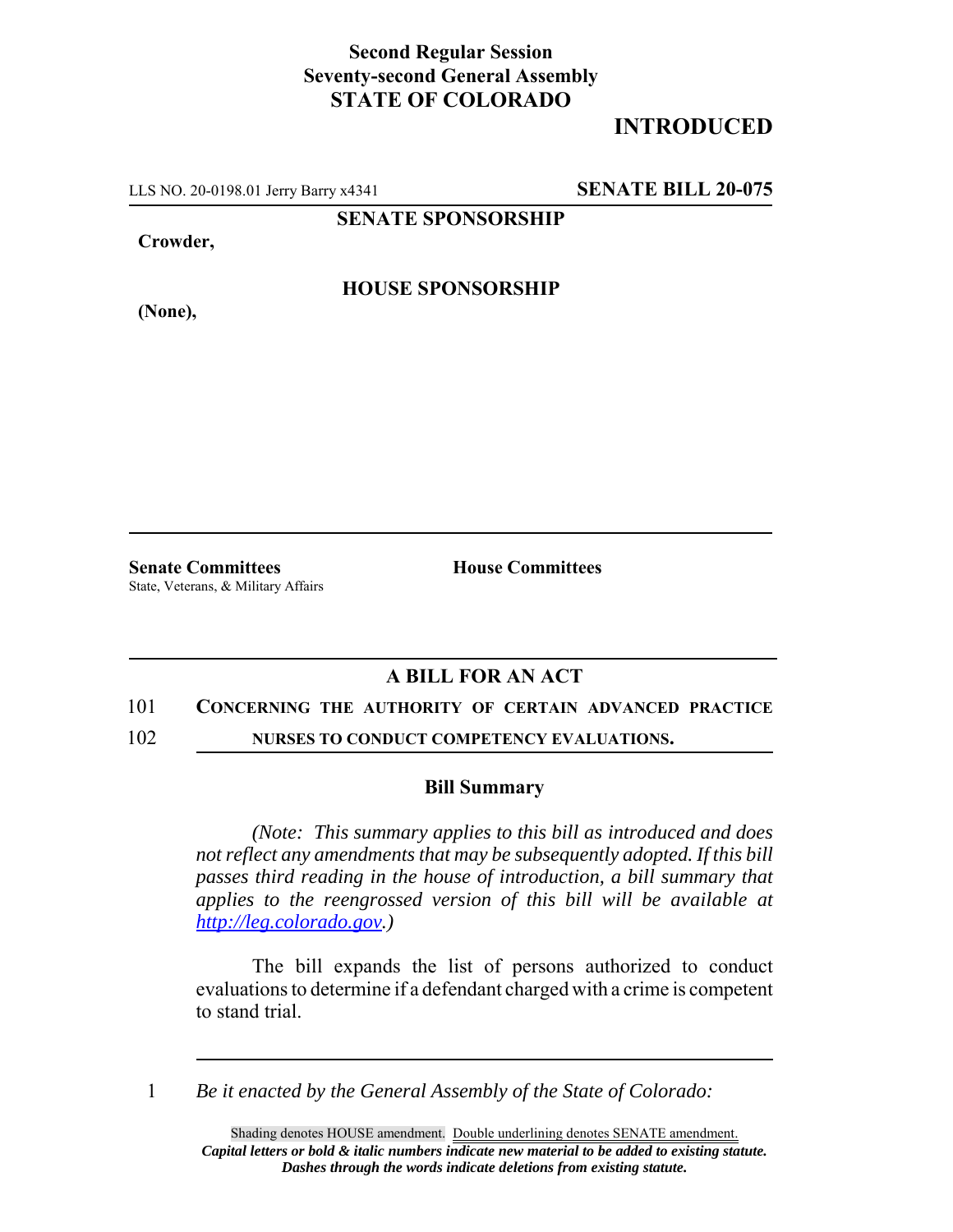- **SECTION 1.** In Colorado Revised Statutes, 16-8.5-101, **amend** 2 (3) as follows:
- **16-8.5-101. Definitions.** As used in this article 8.5, unless the context otherwise requires:
- (3) "Competency evaluator" means:
- 6 (a) A licensed physician who is a psychiatrist or TRAINED IN FORENSIC COMPETENCY ASSESSMENT;
- (b) A licensed psychologist each of whom WHO is trained in 9 forensic competency assessments; or
- (c) A psychiatrist who is in forensic training and practicing under 11 the supervision of a psychiatrist with expertise in forensic psychiatry; or (d) A psychologist who is in forensic training and is practicing under the supervision of a licensed psychologist with expertise in forensic psychology; OR
- (e) AN ADVANCED PRACTICE NURSE ON THE REGISTRY ESTABLISHED PURSUANT TO SECTION 12-255-111 WHO SPECIALIZES IN PSYCHIATRIC MENTAL HEALTH AND WHO MEETS OTHER CRITERIA ESTABLISHED BY THE STATE BOARD OF NURSING CREATED PURSUANT TO SECTION 12-255-105.
- **SECTION 2. Act subject to petition effective date.** This act takes effect at 12:01 a.m. on the day following the expiration of the ninety-day period after final adjournment of the general assembly (August 5, 2020, if adjournment sine die is on May 6, 2020); except that, if a referendum petition is filed pursuant to section 1 (3) of article V of the state constitution against this act or an item, section, or part of this act within such period, then the act, item, section, or part will not take effect unless approved by the people at the general election to be held in